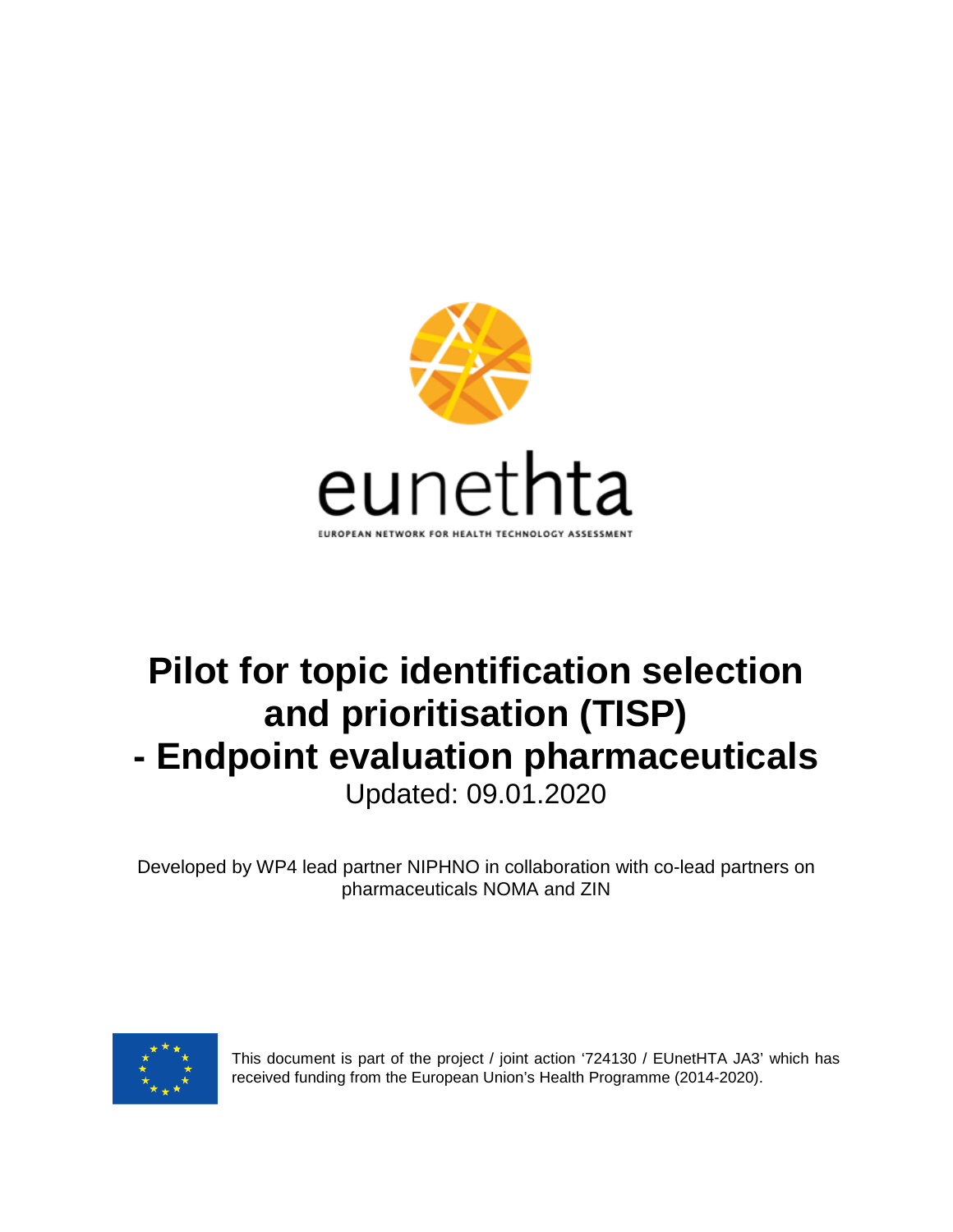| <b>Version</b> | Date       | <b>Finalised by</b> | Type of                      | <b>Shared with</b> |
|----------------|------------|---------------------|------------------------------|--------------------|
| number         |            |                     | document/Modification        |                    |
|                | 28.11.2019 | TISP pilot group on | Draft EPER on TISP pilot for | TISP pilot group   |
|                |            | Pharmaceuticals     | pharmaceuticals              | pharmaceuticals    |
|                | 09.01.2020 | <b>NIPHNO</b>       | EPER on TISP pilot for       | TISP Working       |
|                |            |                     | pharmaceuticals              | group (Authors     |
|                |            |                     |                              | and reviwers)      |

EPER= Endpoint evaluation report

**Disclaimer:** The content of this report represents the views of the authors only and are their sole responsibility; it can not be considered to reflect the views of the European Commission and/or the Consumers, Health, Agriculture and Food Executive Agency or any other body of the European Union. The European Commission and the Agency do not accept any responsibility for use that may be made of the information it contains.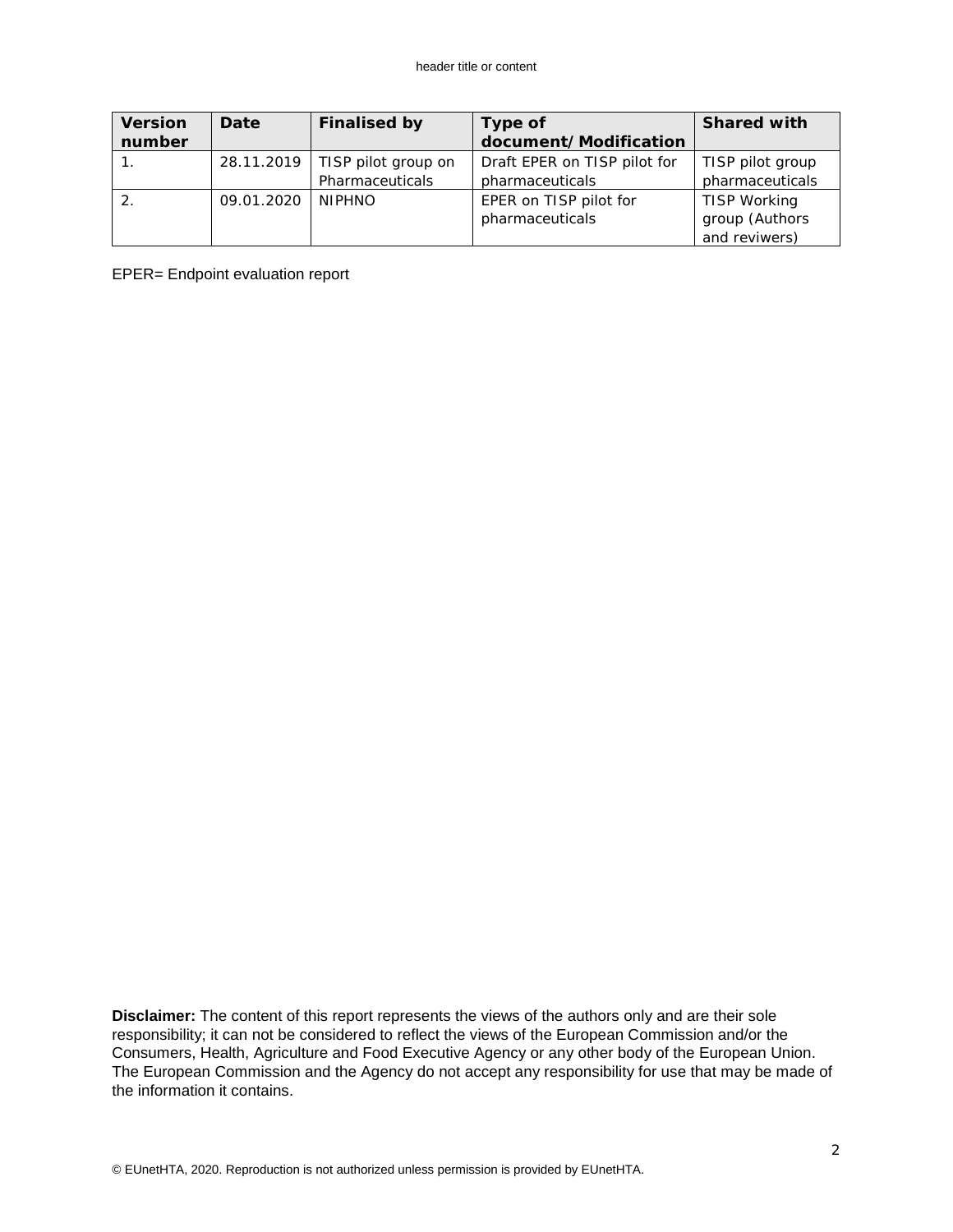# 1 Executive summary

As part of the EUnetHTA work package 4 (WP) deliverable on Recommendations for Topic Identification Selection and Prioritisation (TISP) this pilot was conducted to explore a workflow for voluntary collaboration on a TISP process based on horizon scanning information (HS) for EUnetHTA joint relative effectiveness assessment (REA) of new pharmaceuticals. The process was designed to be as simple as possible and included three steps: identification, selection and prioritisation of possible topics for REA. The pilot was conducted by a pilot group set up by the TISP WP4 work group according to a pre-defined project plan [\(available here\)](https://eunethta.eu/services/horizon-scanning/). A three step process was set up were each step resulted in a product/list: A minimal dataset (MDS), a call for collaboration list (CCL) and the EUnetHTA prioritisation list (EPL). The EPL was merged with the existing EPL from 2018 and published as [EPL2](https://eunethta.eu/assessments/prioritisation-list/) on the EUnetHTA web site. The other products were considered internal documents of the EUnetHTA WP4. Based on the pilot the following conclusions were made by the Pilot group:

- •*A TISP process informing prioritisation of joint REA of new pharmaceuticals is feasible by collaborative means, but can not be performed on voluntary basis alone*
- •*The workflow can be conducted within approximately 3-4 months. It should be repeated at least twice a year to help timely identification of topics*
- •*The prerequisite for the process to be successful is the presence of a central acting secretariat and the commitment of network members to share data and prioritise topics. Resources needed, if repeating the process twice a year, correspond to at least 60 person days per year for the central acting secretariat*
- •*An improvement of the workflow would be to set up agreements with a pre-selected high quality horizon scanning system (HSS), prospective market authorization holders (pMAHs) and the European Medicines Agency (EMA) to specifically serve the purpose of the collaboration*
- •*The fields (core elements/ included variables) of future MDSs should be revised based on the experience of the pilot. Most importantly, the field expected launch should be replaced by a best guess on MA or submission to EMA. Furthermore, to reduce duplication of work, the fields should be more aligned with a pre-selected high quality collaborative HSS*
- •*For a TISP process to have substantial impact, members of the HTA network need to be able to engage in joint relative effectiveness assessments before knowledge on reimbursement applications or launch of a specific product in a specific country is available*
- •*The EPL is currently actively used for acquisition activities by EUnetHTA, but more time is needed to conclude on the value of the TISP process as such*

Results of the pilot was used to inform the final recommendations on a TISP system for European collaboration on HTA beyond 2020.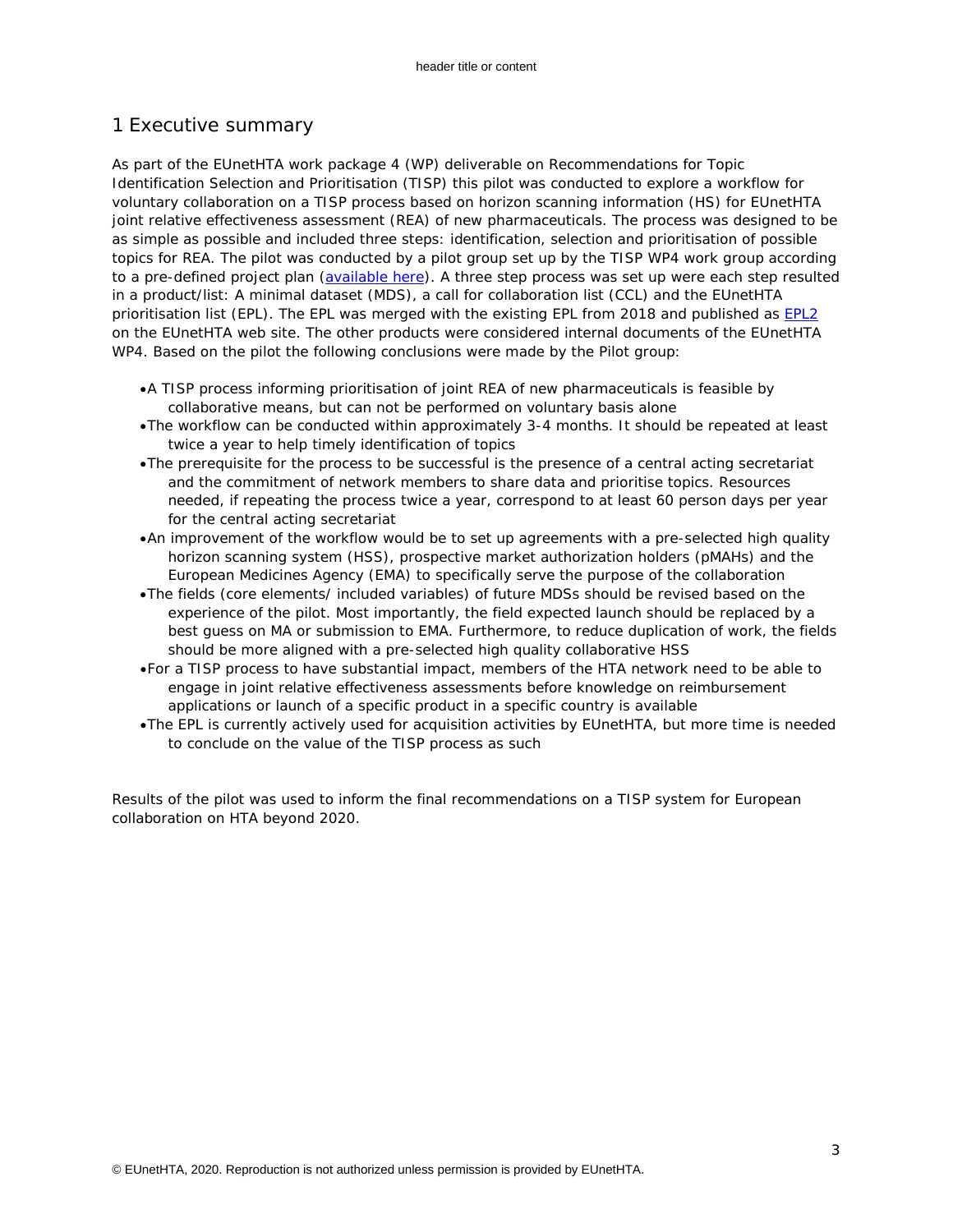# 2 Aims of TISP pilot - pharmaceuticals

The aim of the pilot is to explore a workflow for voluntary collaboration on TISP for joint REA of new pharmaceuticals. The process was designed to be as simple as possible so that it could also be used on a voluntary collaborative basis beyond Joint Action 3. Results of the pilot will be used to inform the final recommendations on a TISP system for European collaboration on HTA beyond 2020.

In short, the process includes three steps: identification, selection and prioritisation of possible topics. Each step results in a product/list (as seen below).



*F1 Steps of the TISP process*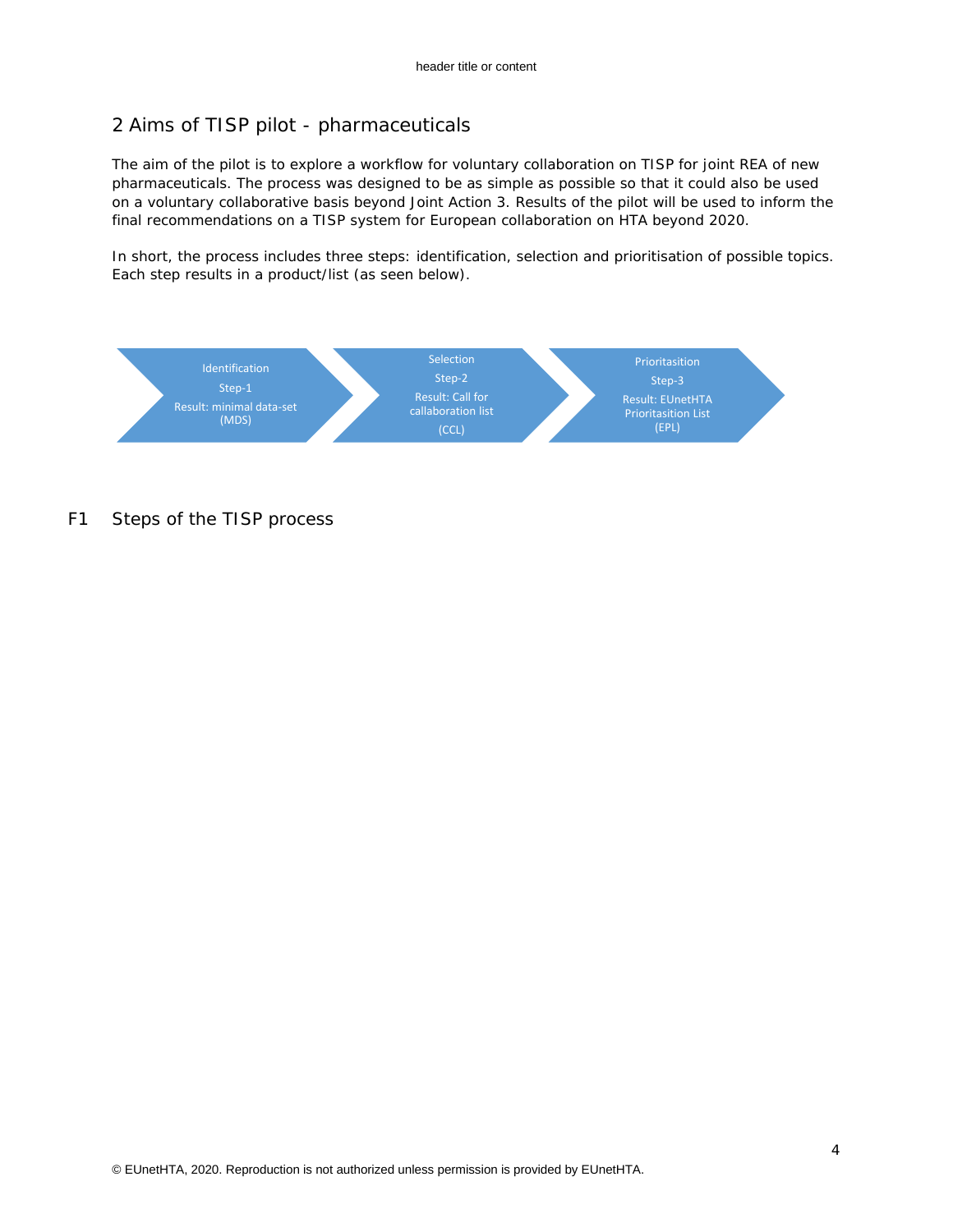# 3 Methods

# **Organisation of work**

The WP4 lead (NIPHNO) and co-leads on Pharmaceuticals (NOMA and ZIN) constituted the TISP working group supported by NCPE, HAS, UCSC and NICE as described in the [project plan.](https://eunethta.eu/services/horizon-scanning/) Shortly, NIPHNO, NOMA and ZIN acted as a central secretariat organising the TISP process. Stakeholder involvement was limited to the identification step and selection step as described below.

# **Identification (step- 1)**

In accordance with the project plan, three sources of information were explored:

1) EUnetHTA partners sharing data from existing local or regional Horizon Scanning systems (HSS) or TISP lists informing prioritisation of Health technology assessment (HTA): A questionnaire (available in the [project plan\)](https://eunethta.eu/services/horizon-scanning/) was sent to all EUnetHTA partners on whether they were able to share data from a regional or national HSS or a TISP list.

2) The European Medicines Agency (EMA) (Regulatory authorities): EMA provided an updated report (Excel list) of all ongoing or recently concluded applications for marketing authorisation (MAA), Extension of indication (EoI) and Line extension (LE). The report was solely based on publicly available information. This was based on an agreement made with EMA in December 2018. For details of the information provided see [Appendix 1.](#page-17-0) The report was used to assure completeness of the data, update the information of minimal dataset (MDS), call for collaboration list (CCL) and EUnetHTA prioritisation list (EPL), and to inform the selection process. An update of the EMA reports were requested once.

3) Input from stakeholders: An announcement was made on the EUnetHTA home page and mails were sent to stakeholders  $(Appendix 2)$  to inform about the possibility to suggest topics for TISP.

The identification lists were collected and merged by NIPHNO and NOMA and topics were entered into a common form, the MDS. The fields of the MDS were developed by the EUnetHTA TISP group as described in the [project plan.](https://eunethta.eu/services/horizon-scanning/) Duplicates were removed. The fields of the MDS were completed using the information from the identification lists, inspection of information added as hyperlinks by the sources and if missing, a web-search. The web search included the prospective market authorisation holder (pMAHs) web sites, NHS evidence and FDA. If information was not found fields were left blank due to missing information. The MDS was considered a EUnetHTA internal document shared with the WP4 TISP group on the EUnetHTA WP4 TISP workroom.

## **Selection (step-2)**

According to the project plan, topics to be included in the CCL should fulfil the general scope:

• *medicinal products recently entering the central marketing authorisation (MA) procedure, or anticipated to undergo the central marketing authorisation (MA) procedure within the next 24 months. This includes both new active substances and existing products for which the marketing authorisation is anticipated to be extended to a new therapeutic indication* 

In line with the project plan, identified topics anticipated to not fulfil these criteria and topics already handled by EUnetHTA were excluded. Based on pragmatic reasoning, biosimilars, generics as well as selected well defined products of low impact (see results for details) were excluded from the CCL. In addition, some topics were excluded based on EMA submission date and feasibility analysis related to timeliness of assessment.

NOMA performed the selection and created the CCL. The format of the CCL was developed as part of the pilot. The CCL was considered a EUnetHTA internal document shared with EUnetHTA WP4 partners by mail and access to the file in the EUnetHTA WP4 TISP workroom.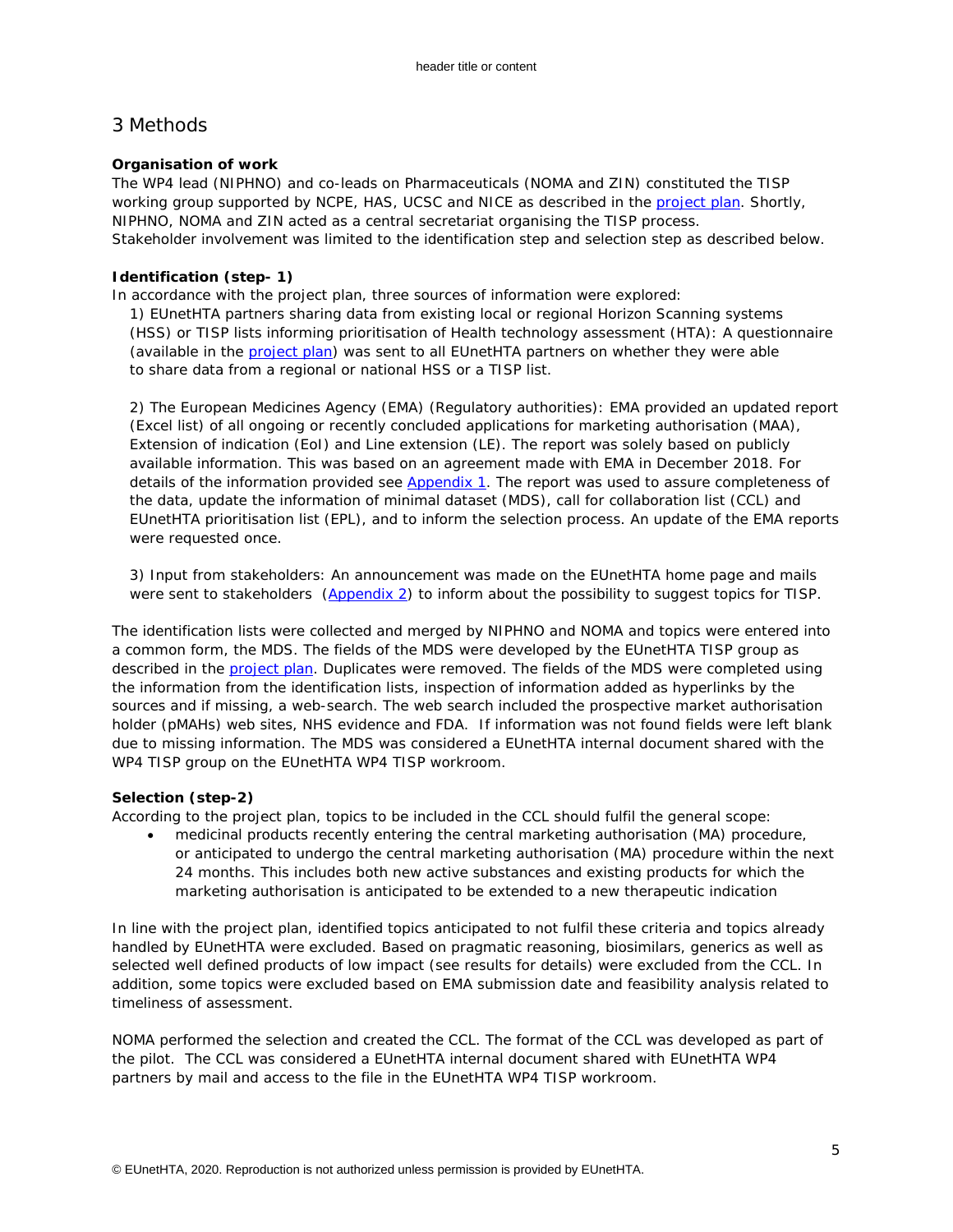## **Prioritisation (step-3)**

The CCL was sent to all WP4 Pharma partners asking them to indicate their interest in the topic. An adjusted CCL with no other information apart from compound name and anticipated indication(s), was also sent to EFPIA in order to gather information about estimated submission dates to EMA.

EUnetHTA WP4 partners could express interest in the topic as:

- *expressed interest in the topic as relevant for national/regional setting*
- *expressed interest in national/regional uptake of a EUnetHTA conducted REA*
- *expressed interest to participate in assessment as author, co-authors or reviewers*
- *no interest*

Interest in topics of the CCL was measured in accordance with the project plan with each yes answer receiving a score of one, and each no answer or do not know answer/open field, receiving a score of 0. This meant that each topic could receive a maximum of three points from each responding partner. The cut of for inclusion was chosen as part of the pilot (not specified by the project plan). First, topics with a total score of 50% or above relative to the maximum score for individual topics (3 X number of responding partners) were included. Some additional topics were included based on high country level score as explained in the result part.

As a last feasibility check on timeliness, some topics were excluded during the preparation of the EPL based on information on submission to EMA received from the pMAH. The final EPL was merged with the EPL1 from 2018 and published on the EUnetHTA homepage [\(https://eunethta.eu/assessments/prioritisation-list/\)](https://eunethta.eu/assessments/prioritisation-list/). EUnetHTA partners as well as other stakeholders were informed about the EPL through e-mails.

## **Endpoint evaluation**

We have reported on the timeline used for the workflow and the following endpoints in accordance with the project plan:

*Identification: Availability of data from different sources and barriers for information sharing; Number of identified topics;* Developmental status of topic when entering the MDS; *Regulatory status of topic when entering the MDS; Information gaps of the MDS*

*Selection: Number of topics in the MDS and CCL; Number of topics excluded from the MDS and CCL and reasons for exclusion; Information on topics in the CCL (Application type EMA, Therapeutic area, Developmental status, Regulatory status)*

*Prioritisation: Level of EUnetHTA partners with expressed interest in a topic. This was reported as a sum of interest on three levels (participating in assessment, relevant for national setting; relevance for national uptake of a EUnetHTA REA on the topic); Information on topics in the EPL (Application type EMA, Therapeutic area, Developmental status, Regulatory status) General: Workload connected with each step.*

Deviations from the project plan:

*Prioritisation:* We used the sum of expressed interest across the three levels in topic for prioritisation. We did not report specifically on interest of EUnetHTA partners or their preferred roles. This was chosen due to comments indicating that expressed interest may be changed depending on the overall prioritisation and the pMAHs willingness to participate.

We have chosen not to report on the following planned endpoints:

**Identification:** *The number of times the same topic has been identified by different sources (overlap) should be reported on.* This turned out to be more resource intensive than anticipated by the projectplan and was not systematically measured. This is reflected on in the discussion.

**Impact:** Response from pMAH should be measured one month after first pro-active contact. As contacting the pMAHs is an ongoing process this endpoint was not reported on. This is reflected on in the discussion.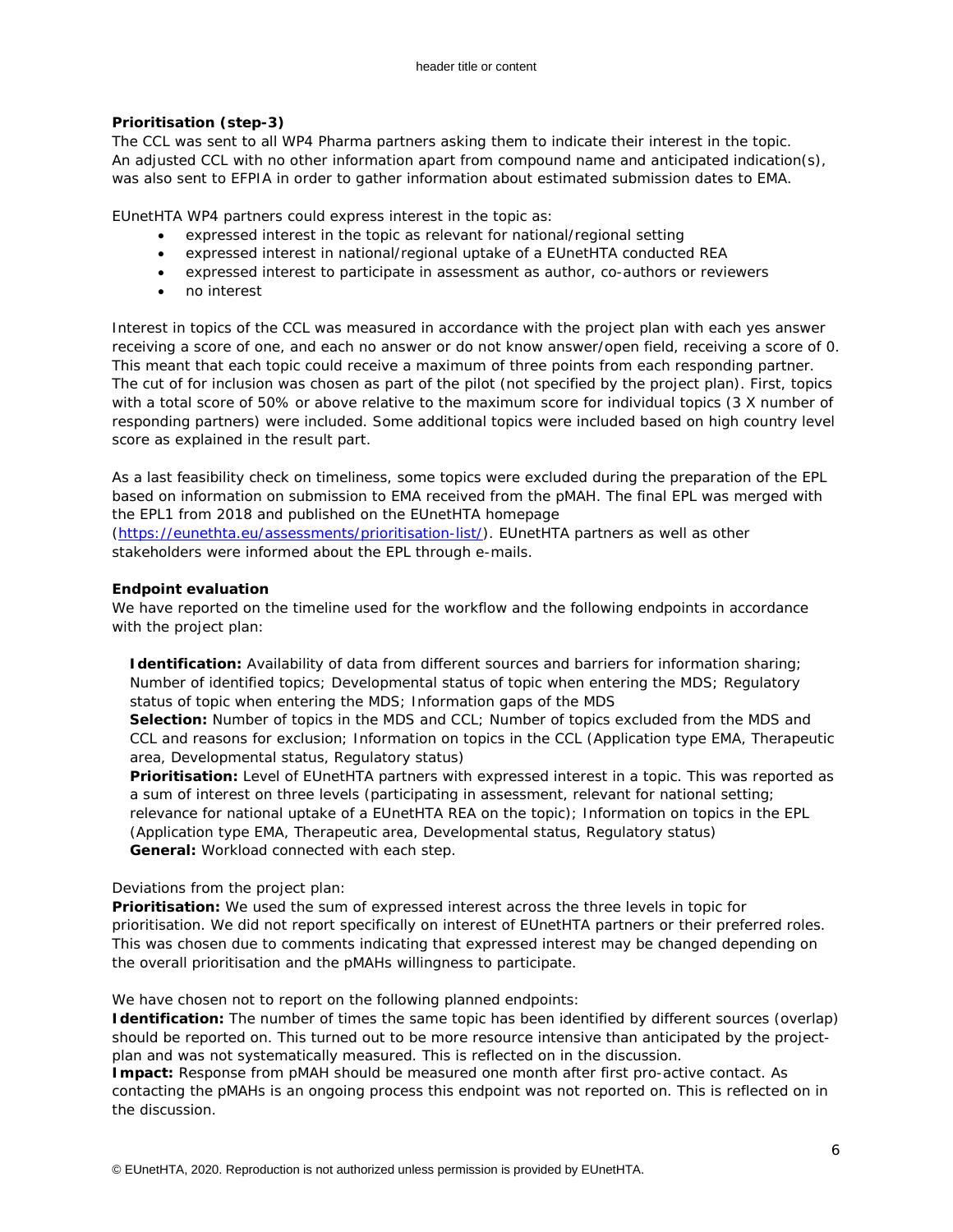# 4 Results

## **Timeline of the pilot**

- •*The pilot started 1th of February 2019 by sending out the questionnaire on HSS/TISP lists and the announcement to suggest topics on the EUnetHTA homepage as described above*
- •*The deadline to respond was first 1th of March 2019 and then extended to 15th of March*
- •*Information from EMA was received twice with the first report with cut off March 1st 2019 and an updated list with cut off May 1st 2019*
- •*The call for collaboration was sent out to EUnetHTA WP4 partners 25th April2019 with deadline to respond until the 16th May, 2019. An adjusted CCL was sent to EFPIA at the same time*
- •*The EPL was published on the EUnetHTA homepage on 10th July2019*
- •*Contacting pMAHs for dialogue on participation is per November 2019 ongoing work*

In conclusion, each round of a workflow from identification to publication of the updated EPL will take at least 3-4 months leaving reasonable time for each step (Identification, Selection and Prioritisation) to be performed on a voluntary basis.

# **Identification**

*Availability of data from different sources and barriers for information sharing* According to the project plan the following sources of identification would be explored

- *1) EUnetHTA partners providing data from existing European HSSs and/or TISP-lists*
- *2) EMA (Regulatory authorities)*
- *3) Suggestions from EUnetHTA partners and stakeholders*

28 EUnetHTA partners from 19 different countries responded to the questionnaire about their ability to share data from their HSS or TISP-lists. Based on information from the responding EUnetHTA partners, ten countries have a national or regional HSS and/or list of topics to inform prioritisation of HTA on pharmaceuticals. EUnetHTA partners from five countries stated that they were able to share data/topics from their HSS for the EUnetHTA pilot as well as beyond 2020 (see table 1). The response rate corresponds to 66% with regard to response on country level (information was received from 19 countries out of 29 countries with EUnetHTA partners), and 35% with regard to EUnetHTA partners response (28 partners responded out of 81 contacted). Notably, not all EUnetHTA partners are HTA agencies and have information on HSS.

| <b>Countries with HSS or</b><br>TISP-list informing<br>prioritisation of HTA on<br>pharmaceuticals | Share for pilot | Share beyond 2020 | <b>Preferred interval for</b><br>sharing (x per year) |  |
|----------------------------------------------------------------------------------------------------|-----------------|-------------------|-------------------------------------------------------|--|
| Austria*                                                                                           | Yes             | Yes               | 4                                                     |  |
| Ireland                                                                                            | <b>Yes</b>      | <b>Yes</b>        | 2                                                     |  |
| <b>Netherlands</b>                                                                                 | Yes             | <b>Yes</b>        | 2                                                     |  |
| Norway**                                                                                           | <b>Yes</b>      | <b>Yes</b>        | $2 - 4$                                               |  |
| England                                                                                            | Yes             | <b>Yes</b>        | No preference                                         |  |
| Switzerland***                                                                                     | No.             | Maybe             | 2                                                     |  |
| Finland                                                                                            | No.             | No                |                                                       |  |
| Italy***                                                                                           | No.             | Maybe             | -                                                     |  |
| Malta                                                                                              | No.             | No.               |                                                       |  |
| Scotland                                                                                           | No.             | No.               |                                                       |  |

T1 *Countries with HSS or TISP-list informing HTA on pharmaceuticals*

*\*Only oncology, \*\*Only pharmaceuticals identified through publicly available information from EMA, \*\*\* At the moment sharing is not possible due to confidential data.*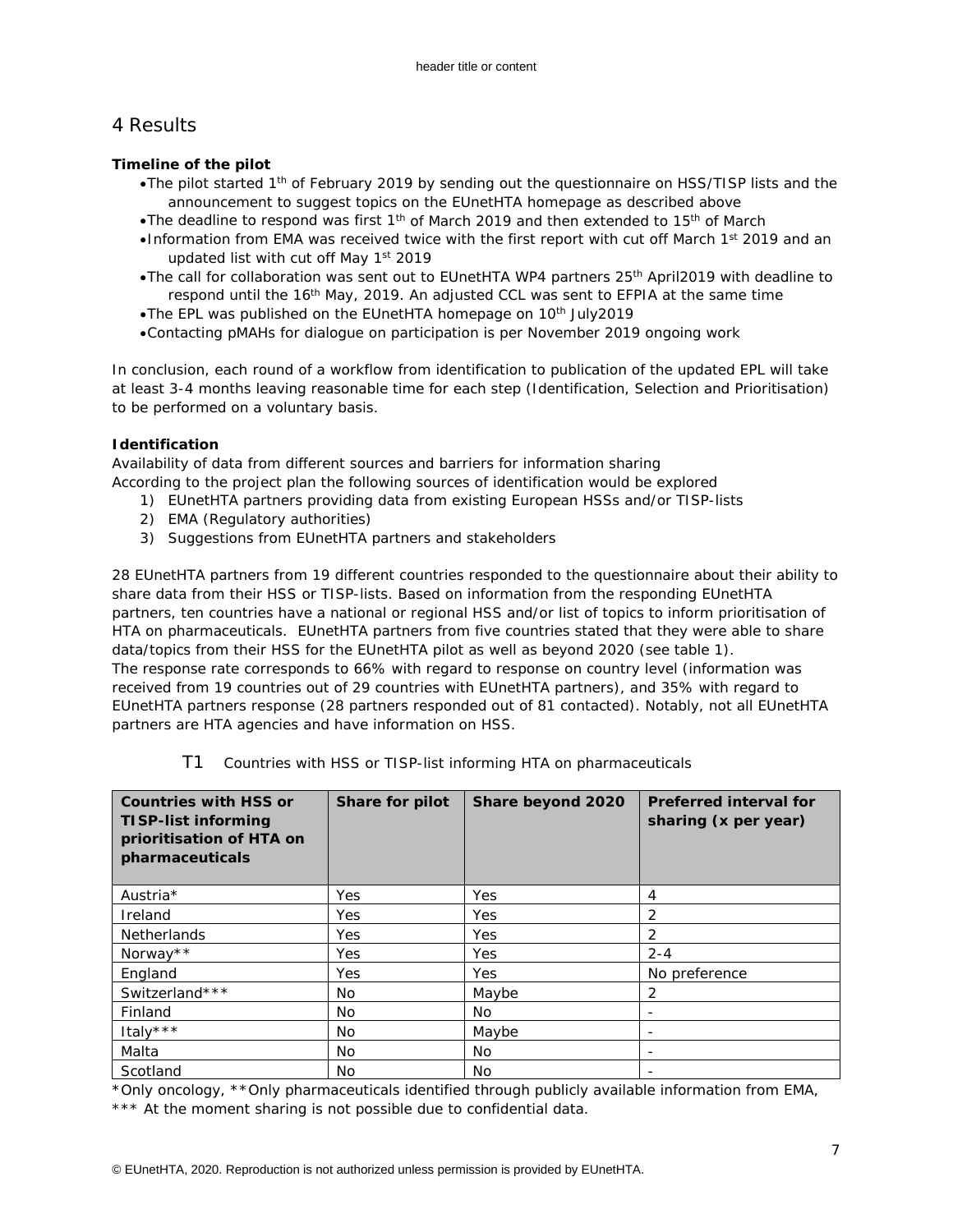#### header title or content



### F2 Flowchart of the TISP process for Pharmaceuticals

*The numbers refer to numbers of topics processed during the pilot. The same topic may be a compound with one or more indications. One topic can be a line-extension of an existing or excluded topic. In some cases, indications were excluded without changing the total number of topics. Feasibility refers to submission relative to timely EUnetHTA joint assessments (explained in the text). Topics extracted from EMA listings were restricted to topics in the early phase (1-3 months after submission of application). Topics excluded due to feasibility were either excluded based on information on status on the MA process received from EMA or from companies.*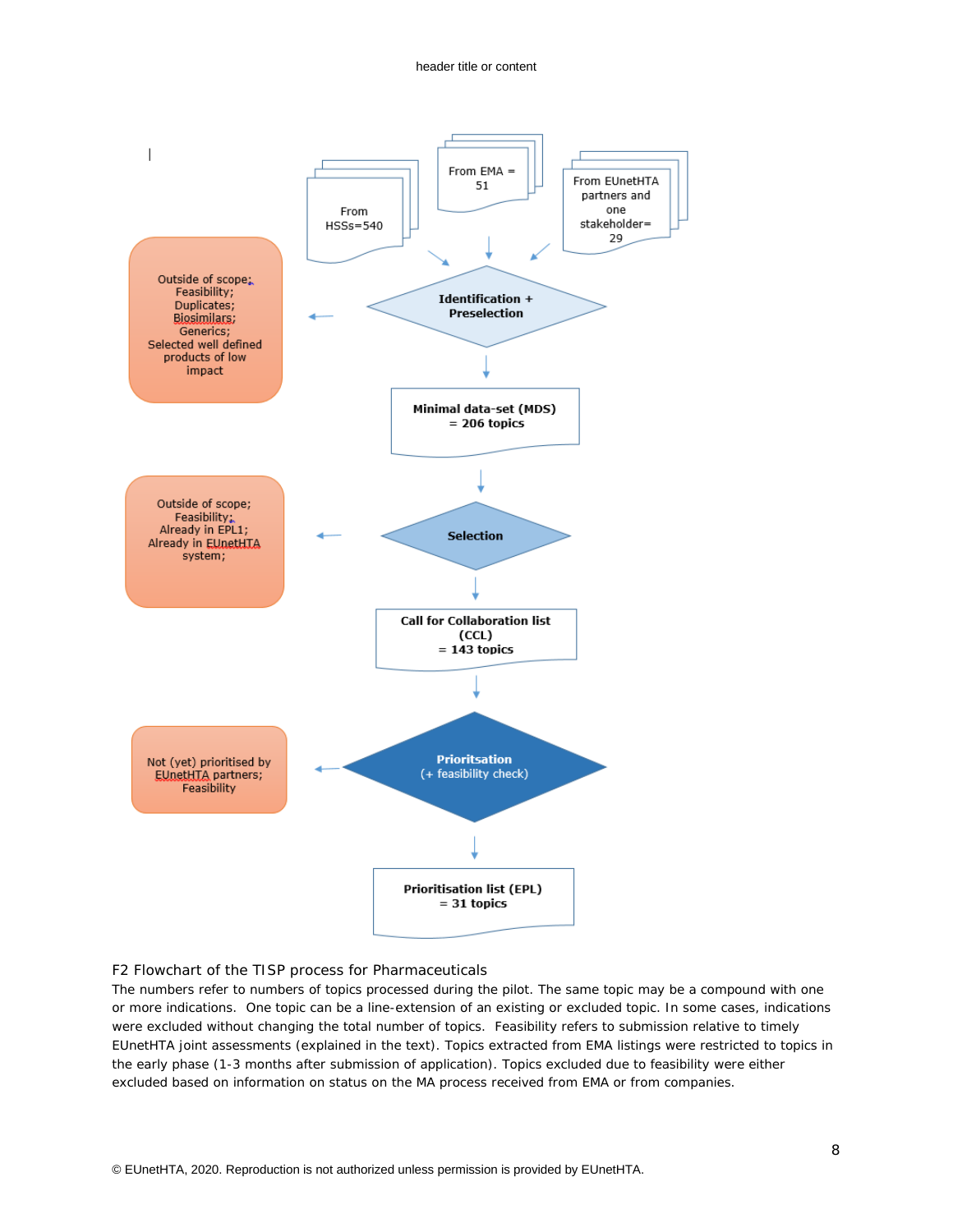The preferred interval for sharing varied from one to four times a year, but most of the respondents preferred two times a year. The main barriers for sharing information was related to confidentiality issues and time line.

#### *Number of identified topics*

During the pilot, three agencies involved in EUnetHTA: NICE, England, ZIN, Netherlands and NOMA, Norway supplied lists of topics derived from national HSSs. The HS list from Norway only included products already in the EMA system for more than 3 months and no topics from this list was included. The list of approximately 400 topics received from ZIN was in Dutch and not sorted by the date of entry. Likewise NICE supplied a long list of topics (>400), but these were sorted by the date of entry. Topics on the NICE list with entry prior to July 2018 were previously verified for the first EPL (EPL1) published in 2018 and excluded from the identification list. In total, 140 topics with entry between July 2018 and January 2019 were first included from the English HSS. In addition, NIPHNO received suggestions of topics from the following EUnetHTA partners NCPE (5), SBU (2), NOMA (21) and HVB (1) and one stakeholder (Eurordis; The Voice of Rare Disease Patients in Europe)(19). Numbers within brackets/parentheses is the number of suggestions. Based on prior agreement EMA supplied reports of topics twice. Topics in the EMA reports on ongoing or recently concluded MAAs, EoIs, and LE were sorted according to if the topic was in a first evaluation phase (1 to 3 months after submission of application) or if the application was ongoing (list of question, list of outstanding issues) or concluded. Topics in a first evaluation phase (27 listings for full MAA and 24 for LE or EoI) were included. Based on this, the total number of identified topics was 620.

A pre-selection step was introduced to remove duplicates before merging the topics in a minimal data set (MDS) list. The pre-selection involved checking topics (compounds and individual indications) from the HSS list shared by ZIN against MA data available on the web and the extended selection criteria (see methods above and details given under selection below). Based on this, 98 topics from the ZIN list were translated to English and transferred to the MDS. Of the 140 topics identified as potentially within the scope from the NICE list, only 30 topics with entry in November 2018 to January 2019, were transferred to the MDS. Topics listed before this were excluded without systematic checking all compounds and indications against the ZIN list. This was a pragmatically chosen deviation from the project plan to save resources. Some topics submitted by EUnetHTA partners and the stakeholder were already authorized, these topics were excluded during the pre-selection step. After removing duplicates in the MDS and checking all topics (compounds and individual indications) against the first EMA report and other sources of information as described in the methods section, the initial MDS contained 206 unique topics<sup>[1](#page-8-0)</sup>.

### *Developmental status of topics when entering the MDS*

By developmental status we had in mind to describe the status of clinical research (phase I, II or III) and best guess on expected submission date to EMA and launch. When developmental status was identified, substances were most frequently reported to be in phase III trials. However, for many topics this information was resource intensive to find, and the endpoint field was left blank. Where available the information was included in the comment field of the MDS.

Notably launch would be different in different countries and we suggest that this is changed with best guess on MA in quartiles of a year. As therapeutic area was provided we did not see the need for to report a best guess on the first numbers of the ATC code.

#### *Regulatory status*

ł

When entering the MDS none of the topics were authorized but might have applied for MA.

<span id="page-8-0"></span><sup>1</sup> One topic is either a new compound (new market authorization) with one or more indications or an extension of indication for a specific product. For this reason one compound can be counted as several topics (in both MDS and CCL) due to different indications.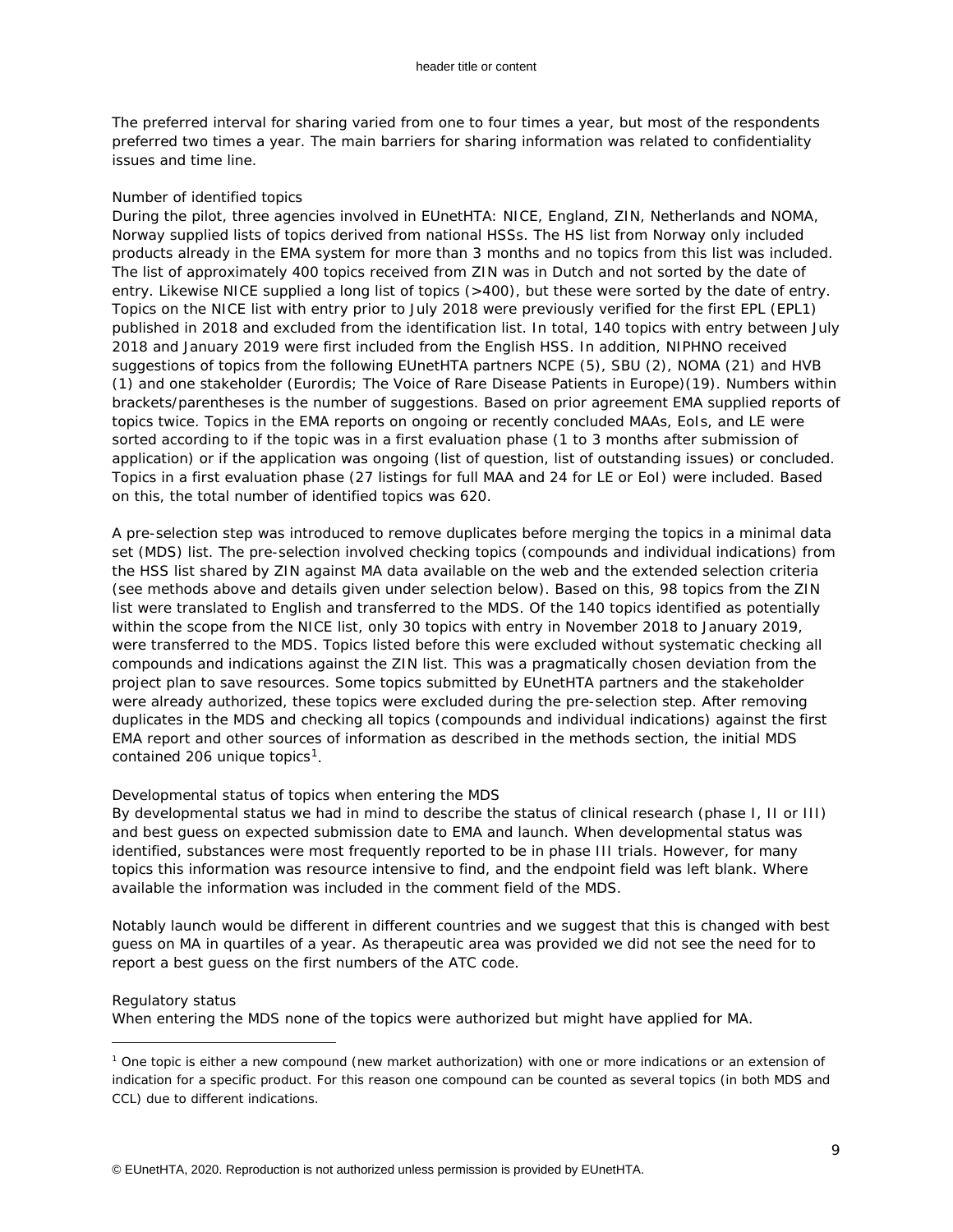# *Information gaps of the MDS*

The fields of the MDS were pre-determined by the TISP pilot plan as shown in table 2. Based on the information provided by the sources, followed by a search in NHS-Evidence, the information gap of the MDS most frequently encountered were lack of information regarding ATC code, type of application, estimated launch, estimated submission date to EMA and developmental status.

| <b>Fields of the MDS</b>                                                                                                                                                                      | Gaps observed for 206<br>topics/items                                                                                                                 |
|-----------------------------------------------------------------------------------------------------------------------------------------------------------------------------------------------|-------------------------------------------------------------------------------------------------------------------------------------------------------|
| International non-proprietary name (INN) Name of<br>product(s)                                                                                                                                | No gaps observed                                                                                                                                      |
| Product name (if avialble)                                                                                                                                                                    | Lacking in some cases (not yet<br>available)                                                                                                          |
| MAH/pMAH                                                                                                                                                                                      | No gap observed                                                                                                                                       |
| Indication (anticipated, including age and sex if<br>applicable)                                                                                                                              | No gap observed -All topics contained<br>at least one anticipated indication.<br>Information on age and sex lacking in<br>most cases                  |
| Therapeutic area                                                                                                                                                                              | No gap                                                                                                                                                |
| ATC code (best guess first numbers)                                                                                                                                                           | Lacking in most cases - left blank not<br>part of the CCL.                                                                                            |
| Application type EMA (anticipated): Initial market<br>application (IMA); Line extension (LE); First in class<br>(FC); Priority Medicine (PRIME); Accelerated access<br>(AC); Orphan drug (OD) | Lacking in more than 1/3 of the topics                                                                                                                |
| Timeline clinical research (Information on pivotal<br>trials and trial number(s) if available)                                                                                                | Developmental status. Field left blank<br>and information moved to comment<br>section                                                                 |
| Regulatory status                                                                                                                                                                             | No gaps                                                                                                                                               |
| Estimated launch (best guess)                                                                                                                                                                 | Left blank (see comment in the<br>discussion). The field should be<br>changed to best guess on MA or<br>submission date                               |
| Comments and hyperlinks to information                                                                                                                                                        | Hyperlinks to information available for<br>all topics from NICE, information on<br>developmental status available for<br>approximately half of topics |

## T2 *Information gaps of the MDS*

# **Selection process**

*Number of topics in the MDS and CCL* The MDS included 206 topics and the final CCL 143 topics.

*Number of topics excluded from the MDS and CCL and reasons for exclusion* A pre-selection step was used to assure that most topics in the MDS were in line with the scope (see

methods above). Reasons for excluding topics from entering the MDS in line with the project plan were:

- *Topics with granted marketing authorisation (indication linked)*
- *Topics that had applied in the EMA system for 3 months or longer at the time updating the MDS, were excluded from CCL (time-lines are too short for parallel Joint REA process).*
- *Topics that were too early in the clinical development process and are assumed to apply for MA beyond 2020 (not feasible within EUnetHTA JA3 timeframe)*

The later report from EMA sent in May was used to update the MDS before preparing the CCL. For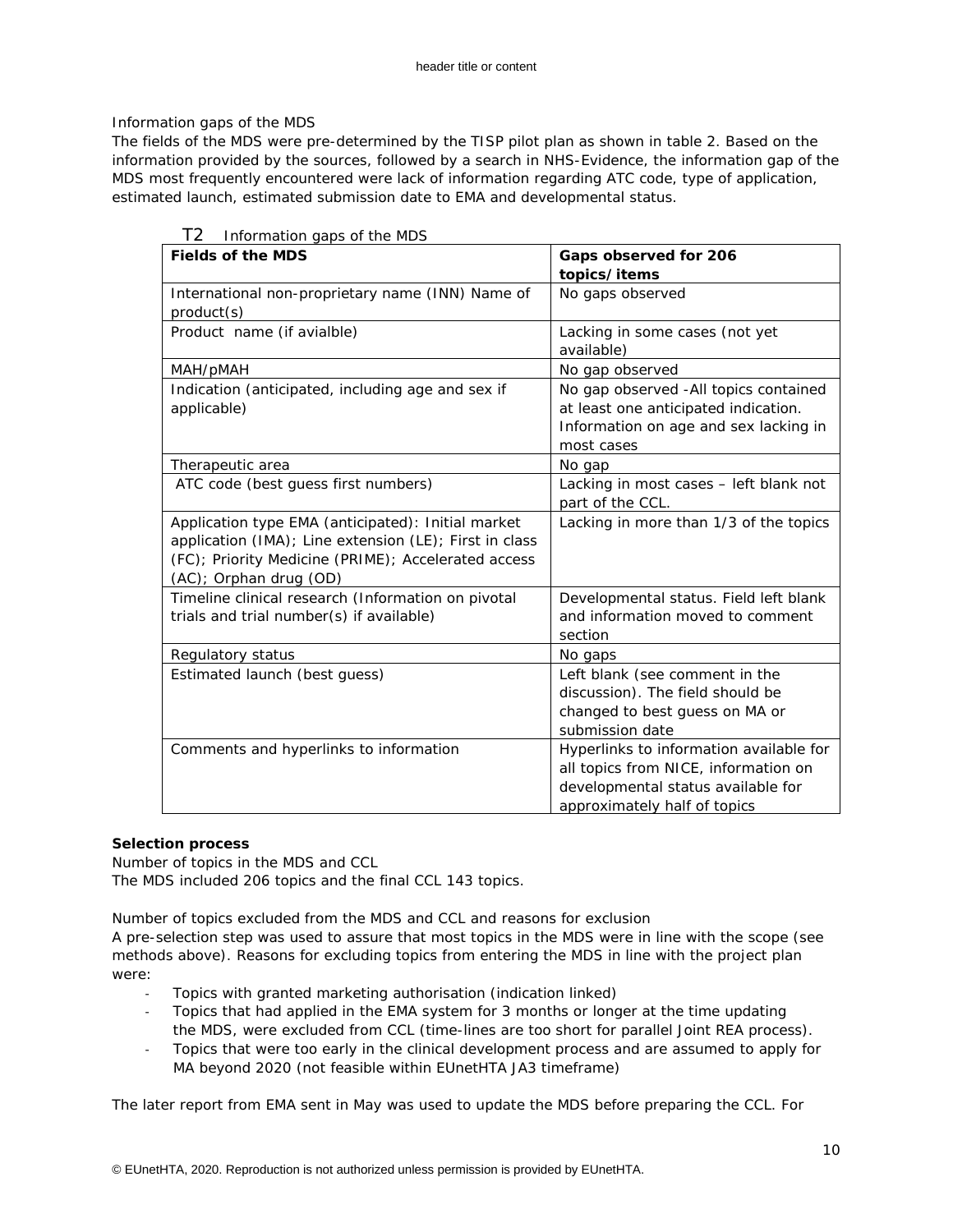topics entering the CCL further duplicates were removed and additional pragmatic exclusion criteria were defined as part of the pilot to restrict the CCL to topics of substantial importance. The following topics were excluded from entering the CCL based on these criteria:

- *Bio-similar compounds*
- *Generics*
- *All call for collaboration 2018 topics (indication linked)*
- *All topics on the first EUnetHTA Prioritisation list from 2018 (EPL1 topics, indication linked)*
- *All topics already submitted to EUnetHTA (all topics that already have been discussed during F2F or TC meetings with the actual pharma company).*
- *Selected well defined products/compounds with assumed low impact (Amoxicilin, ciprofloxacin, Glucagon, exenatide, fluticasone, Formoterol, glycopyronium, budesonide, Indacaterol acetate, glycopyrronium bromide, mometasone furoate, Latanoprostene)*

In addition, based on information on submission date some prioritised topics were excluded from entering the EPL (see below).

## *Information on topics in the CCL (Application type EMA, Therapeutic area, Developmental status, Regulatory status)*

There was a broad range of MAA type (orphan, prime, extension of indication, new market authorisations, etc.) in the CCL. Table 2 reveals an overview of different EMA application types for included compounds of the CCL. The table is based on known/ reported application type from the information sources we have used. We included the information were available. Topics with unknown application type are shown in the last column of the table.

| Number         |     | Application type EMA as reported in Call for collaboration list |       |           |        |    |  |    |
|----------------|-----|-----------------------------------------------------------------|-------|-----------|--------|----|--|----|
| indentified    | Eol | IMA                                                             | PRIMF | AC        | Orphan | FC |  |    |
| topics         |     |                                                                 |       | procedure | drua   |    |  |    |
| <b>CCL 143</b> | 25  | 35                                                              |       |           | 20     |    |  | 54 |
|                |     |                                                                 |       |           |        |    |  |    |

# T3 *Application type EMA in the CCL*

EoI Extension of indication, IMA Initial Market Authorization, AC procedure Accelerated procedure, FC first in class, LE line extension. ?= Application type not known

Therapeutic areas of topics in the CCL were: Cardiology, endocrinology, oncology, psychiatry, neurology, respiratory diseases, infectious diseases, immunology. In the CCL there were topics that had entered the EMA process, but no topic had MA and no topic had been longer on listings than approximately three months on May 1th 2019. Due to limited resources, we did not systematically check the developmental status of topics in the CCL.

## **Prioritisation process**

*Level of EUnetHTA partners with expressed interest in a topic.* 

The CCL was sent to 48 EUnetHTA WP4 Pharma partners in a call for collaboration. 22 EUnetHTA WP4 pharma partners from 18 countries responded giving 62% response rate on country level (18/29 EUnetHTA member countries) and 45% response rate on partner level (22/48 EUnetHTA WP4 partners on Pharma).

All partners expressed interest in at least some topics. Based on expressed interest for national setting, national uptake and/or interest to participate in assessment the max score each topic could get was 66 (3 x 22). First, topics were ranked by total score alone. Topics that had a total score of 50% of max (33 points) or above were included in the first step resulting in inclusion of 29 topics. Secondly, the topics were ranked by both number of countries providing a score and the total score. This ranking was compared to the 29 topics selected by total score alone (step 1 above). Identified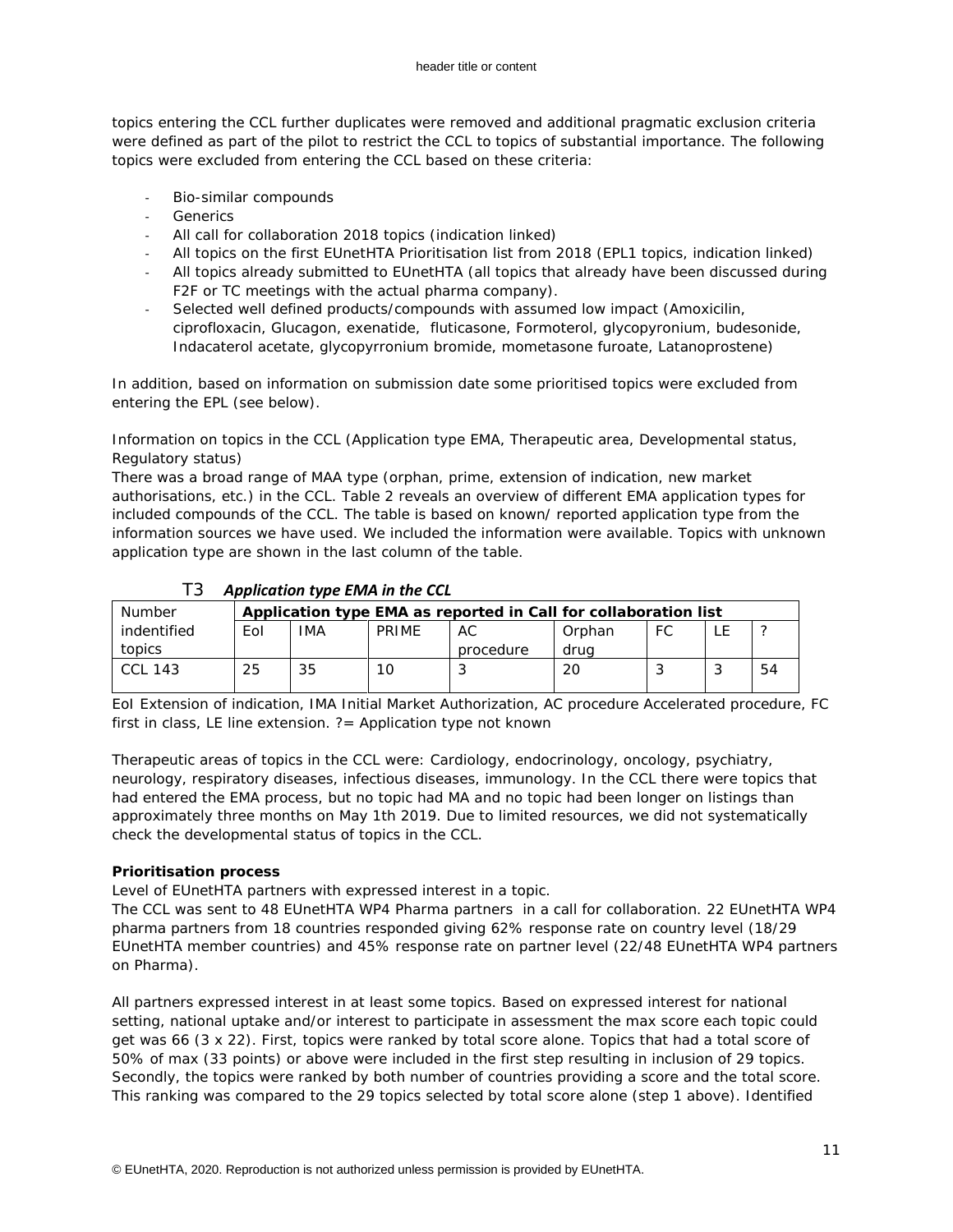new topics (using 29 as a cut off) were added to the prioritisation list. This resulted in a total number of 36 prioritised topics.

No topic received 0 points. No topic received the top score of 66 points. The maximum score for an individual topic was 42 points and minimum score 20 points. The highest overall score for a topic based on interest for national setting was 12/18 and the lowest score was 2/18. The highest overall score for a topic based on interest for national uptake was 10/18 and the lowest score was 2/18.

Feasibility analysis were performed late in the process in order to secure that prioritised topics with anticipated EMA submission prior to Q3 2020 were included with timelines to fit the EUnetHTA joint HTA process. Based on these analysis, topics that had already applied to EMA and topics reported to early, reported failure or with withdrawn studies were excluded (information received from pMAHs). The latter topics can be included in future EPL iterations. Based on this feasibility analysis the total number of topics in the final EPL was 31.

## *Information on topics in the EPL (Application type EMA, Therapeutic area, Developmental status, Regulatory status)*

Application type to EMA in the EPL were as variated as for the CCL (please see table T3).Therapeutic areas of topics in the EPL were: Cardiology, endocrinology, oncology, psychiatry, neurology, respiratory diseases, infectious diseases, immunology. The dominating therapeutic area was oncology (10 topics). We did not systematically check the developmental status of topics in the EPL. Due to the last feasibility check, no topics in the EPL had MA as per publication date, and no topics was on the listings received from EMA with date May 1th.

### **Workload connected with each step**

*Contact with partners in order to receive lists and suggestions* The workload connected with receiving the HSS lists and suggestions was limited to approximately 1 person day.

### *Creating the MDS*

The pre-selection and selection steps were time-consuming. Furthermore, filling in the fields of the MDS with data derived either from the source or searches did take substantial time. Even with a pragmatic approach, depending on search in NHS-Evidence limited to Horizon Scanning and using copy-paste from the sources found, one would expect 5-15 minutes per topic. The time used depended on information provided in the source/suggestion form. Every operation beyond transferring the topic and received information added to the workload. Information on fields not easily found were left blank. To clean up and make a final CCL also required more resources than expected. Likewise, the process from CCL answers to EPL was time consuming, mainly due to the fact that there were many topics on the CCL and that each topic could have more than one indication. The process for feedback from EFPIA (not in the project plan) also added time.

As 620 topics were identified and a total of 206 topics were transferred to the MDS there is a need for approximately ten person days for this step. In total the process from MDS to CCL and from CCL to EPL2 (not included workload of sending CCL to stakeholders and forwarding all answers) took nearly twice as much time as anticipated in the TISP pilot project plan (30 person days instead of 15). Even after getting more experience we consider that an additional 20 person days would be needed giving 30 person days per cycle including sending the CCL to EFPIA and getting response from the pMAHs.

In conclusion, the workload for a central acting secretariat connected with one round of the workflow performed twice a year and approximately the same amount and type of information, is anticipated to be at least 60 person days per year for the secretariat alone.

In addition, resources are needed for partners sharing information and partners prioritising topics. We did not systematically collect data on time spent for sharing information or prioritisation, but at least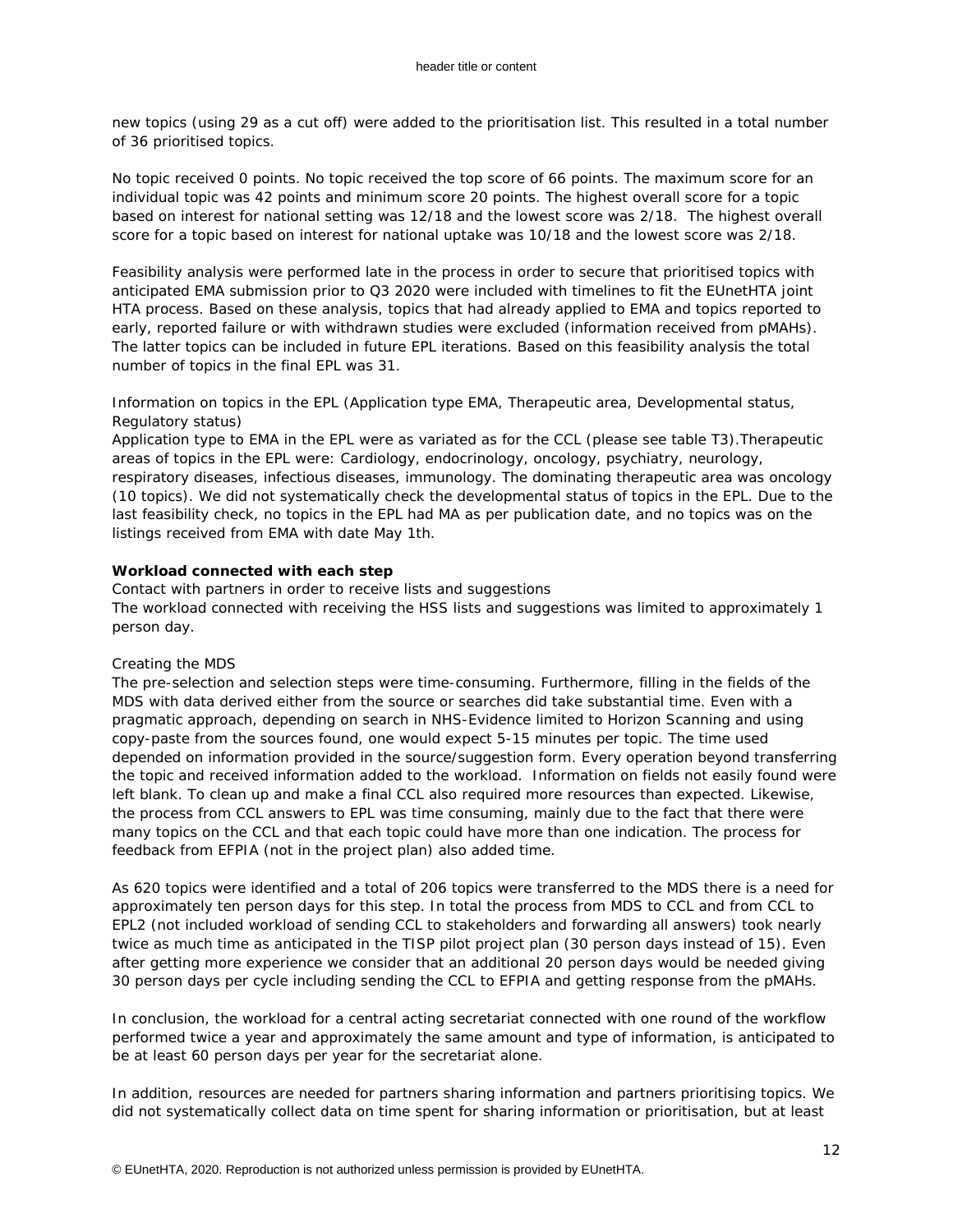one or two person days per responding partner for each step is anticipated. Adding this to the process would probably at least double the resource need of the workflow. Repeating the process would also require up-dating the existing MDS. This has not been included in the pilot. Some reduction is anticipated based on learning, but most importantly more efficient use of identification sources (HSS) would reduce the workload.

#### **Response from pMAH**

Response fro the pMAH was a predefined outcome, but is actually not part of the TISP process and details have not been collected as part of the pilot. All pharma companies on the published EPL have been contacted at least once after the first email was sent. The contact with pMAHs is an ongoing process were conferences, telephone conference, webinars and if possible, F2F meetings are being scheduled. So far there is a general positive interest about EUnetHTA activities and a willingness to participate in joint REA.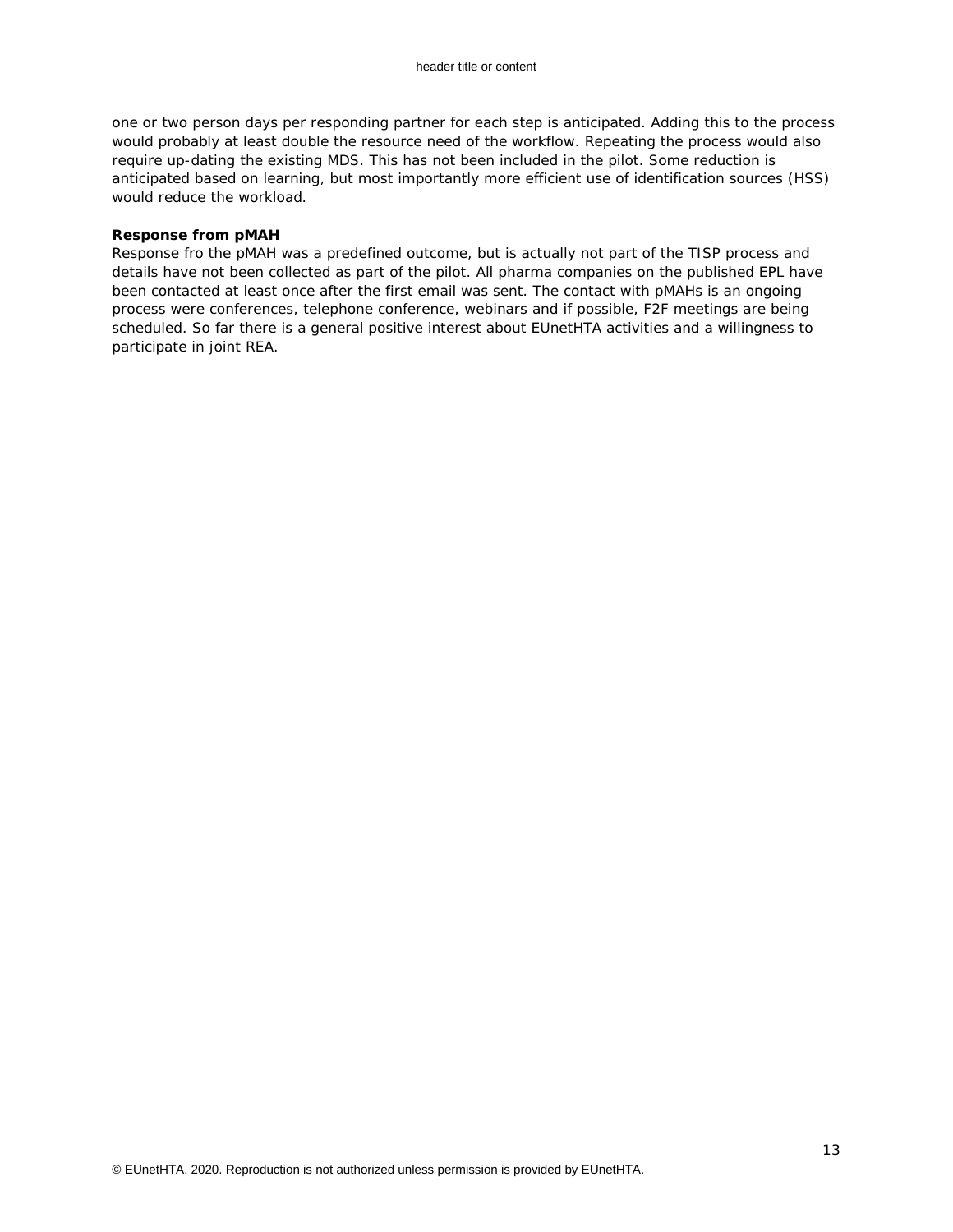# 5 Discussion

We have explored a simple three step TISP process to support prioritisation of joint voluntary collaboration on REAs within the framework of EUnetHTA JA3 and beyond. In the project plan, the only selection criteria (scope) was timeliness with regard to the EMA MA process. This was set to a maximum of 3 months after submission. Prioritisation was based on EUnetHTA partners interest in the topic for national setting, national uptake of HTA or participating in HTA.

To restrict the workload and adjust for feasibility and timeliness of EUnetHTA REA production, some minor modifications of the project plan had to be made. The results revealed that it is possible, to set up a system based upon voluntarily sharing of information, and to use this information to extract a list of topics based on the collaborating partners expressed interest in the topic. The workflow (from identification to publication of the EPL) may be conducted within approximately 3-4 months and resources needed if repeating the process twice a year correspond to at least 60 person days per year for the central acting secretariat. Resources needed for partners sharing information and partners prioritising topics was not measured as part of the pilot, but adding this to the resource need would probably at least double the resource need.

## **Identification**

Identification should assure that relevant topics in scope of the TISP process are identified in a timely manner to ensure that the TISP process contributes to collaboration on the most relevant HTAs and that the HTA process will not unnecessarily delay introduction of innovative medicines. We explored three sources of identification: EUnetHTA partners sharing data from existing HSS/TISP-lists, listings from EMA and EUnetHTA partners and stakeholders proposing topics.

Three EUnetHTA partners provided data from HSSs, but only two of these HSS were in line with the scope of the project. Nevertheless, based on information on the websites of the HSSs from which the responding partners provided data, we can conclude that the systems used a broad range of sources and that most relevant topics should have been identified in a timely manner. However, some topics may be missing based on different scopes of the HSSs relative to the pilot. In particular, with the exception of very large impact vaccines relevant for the Dutch system, vaccines are not in scope of the HSSs contributing with topics. Future models should more clearly indicate if particular therapeutic areas or types of topics are out of scope.

The pilot was conducted with no pre-set agreements on how and when to deliver data. In practice this led to substantial workload for the pilot group, re-entering data probably already available in a structured form in the HSS. To reduce the workload connected with preparing the MDS, a deviation from the work plan was made restricting the final inclusion of topics from the English HSS to only the most recent updates. This was a pragmatic approach based on resource availability and the assumption (personal communication) that the Dutch system, where all data was inspected, used the English system as one of their sources for identification of topics. This approach was chosen for pragmatic reasons, and does not reflect any quality judgment. It should not be used as guiding for future procedures. Rather one should investigate, based on direct contact with the HSSs, to what extent they use the same sources and how duplication of work can be avoided. Additionally, two partners indicated that they could share data in the future, and collaboration with additional HSS with publicly available data, and the latest development of International collaboration on horizon scanning initiative by IHSI (see [www.ihsi-health.org/](http://www.ihsi-health.org/) ) should be explored for HS serving joint assessments. Furthermore, agreements with the EuroScan initiative (see [www.euroscan.org/\)](http://www.euroscan.org/) might provide a good starting point to set up voluntary collaborative agreements to avoid duplication of work. In the planning phase of this pilot, the IHSI collaboration was not yet fully established, and EuroScan was in a restructuring phase. Thus, no collaborative agreements with these organisations could be set up by the TISP group. In near future this might look differently.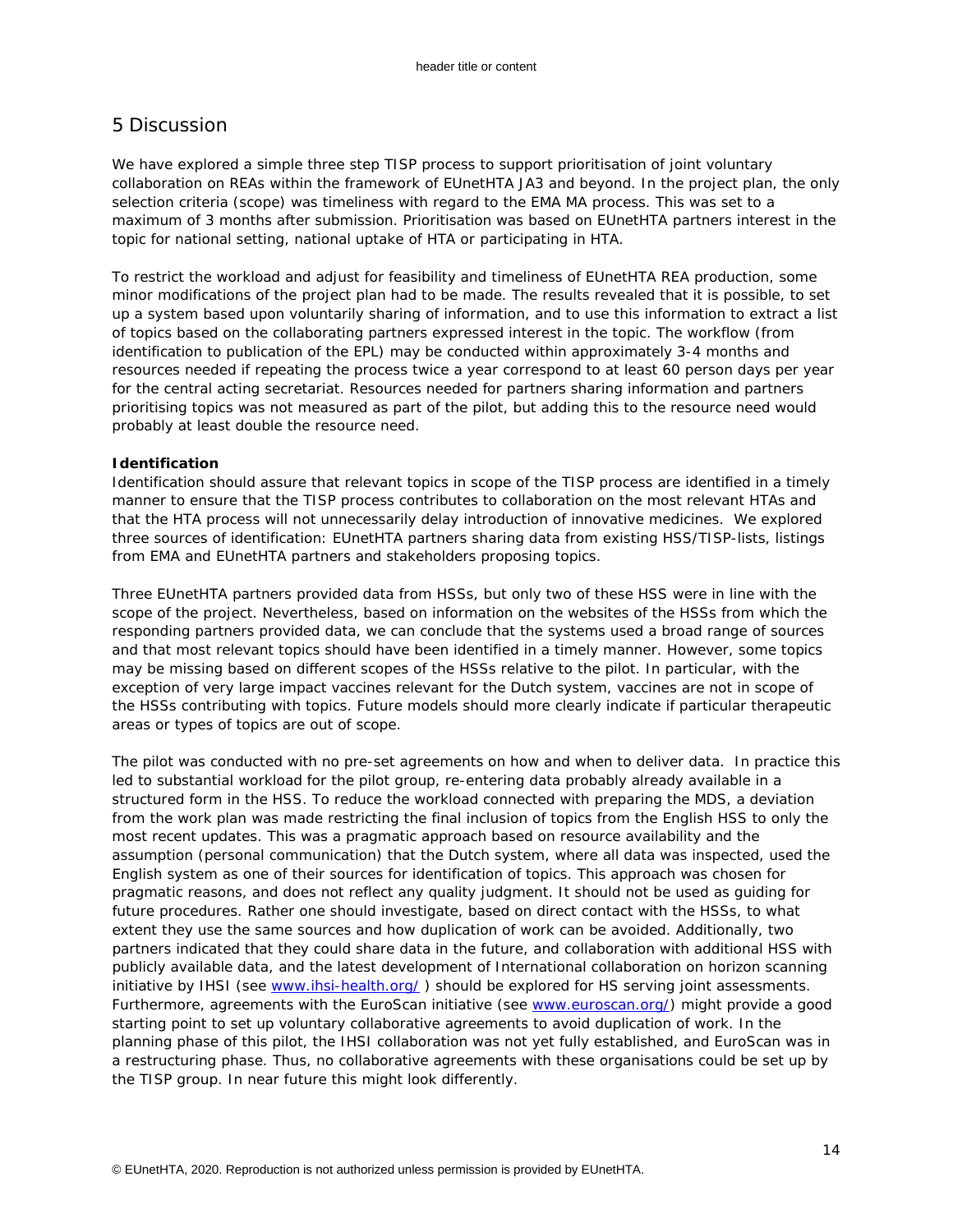Individual EUnetHTA partners did propose topics, but only one stakeholder was amongst the proposers. The short timelines for topic proposal could be a major factor contributing to this. Future models should more actively promote stakeholder proposals. Several of the proposed topics were not in line with the timeline of EUnetHTA REA assessment, and some would rather be considered proposals for re-assessments and therefore out of scope for the pilot. Pharmaceutical companies did not propose any topics, as this was not a part of the pilot and were never asked to propose topics, but contributed with valuable updates on their products in the CCL. Based on this experience, we would recommend involving pharma companies more actively in the process at an earlier stage. The pMAH might be willing, to share information about their product to be identified, delays in EMA submission process, or change of EMA procedure (application type).

Collaboration with EMA proved very useful. EMA has been very positive and delivered updated information on products submitted to EMA according to data specifications from the TISP group. These data were in particular used for exclusion of identified compounds on the grounds of lack of timeliness of assessments (feasibility assessment). Currently, the information which can be shared by EMA was of less value as it is limited to publicly available documentation which means that it is less suitable for the purpose of identification of products suitable for joint REA. In future models, closer links with the EMA to share horizon scanning information and pipe lines would be very useful if these links can be established. These links could also be made directly between EMA and HSSs.

Based on experience from ZIN the co-lead partner on pharmaceuticals, the best time-point to approach a pMAH for a potential participation in a REA process is probably three to six months prior to the submission of an MA application to EMA.

With regard to timeliness, many topics included by HSSs are identified before this time point. Unfortunately, at the ideal time point (three to six months before EMA submission) many pMAHs consider information on timelines as commercially sensitive. No confidentiality agreements could be made as part of the pilot, and we could only receive public available information. pMAHs often send a letter of intent to EMA 6-7 months prior MA application. This information would be useful for TISP processes. We did send the

In future models, it should be explored if collaboration with a preselected high quality HSS, pMAHs and EMA can based on agreements to share data better aligned with the feasibility timeline for joint REAs.

### **Selection**

Selection should assure that the identified topics are within the scope of the TISP process. In addition, the step was used to identify duplicates and complete the MDS and CCL. Selection was performed in two steps, first a preselection step before merging the identified topics, then after merging and completing the MDS and CCL. Timeliness was the main selection criteria. The pre-selection and selection processes turned out to be more resource demanding than anticipated. Even the few fields included in the MDS, as designed for TISP, provided substantial workload.

There are several reasons for this. Timeliness, duplicates and different topic definitions were a major issue and added to the workload. Notably, two field of the MDS: Best guess on expected launch and ATC codes were left blank. ATC code was not included and not deemed essential for prioritisation. Best guess on expected launch was omitted because it is country specific. Information on timeliness relative to MA is important for work-planning, and as the CCL is expected to provide topics within a pre-specified timeline, the field expected launch in future models could be replaced by anticipated MA or submission to EMA.

Ideally, methods for delivering reliable dates for MA or submission to EMA should be worked out, but anticipated MA or submission to EMA is less sensitive information compared to expected launch, and a best guess on quarterly per year estimates can be made based on public available information. We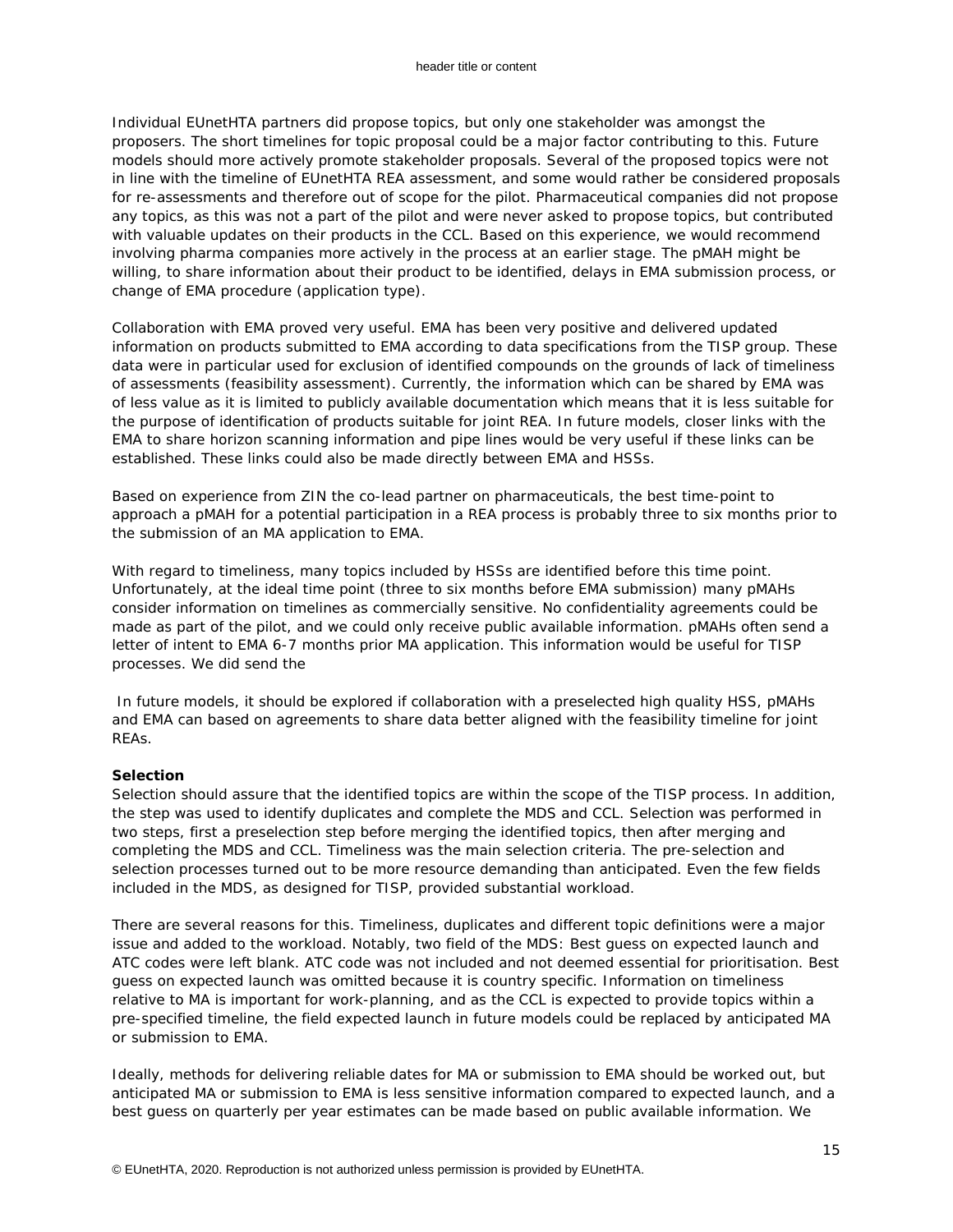introduced an additional step in the process by sending the CCL to EFPIA. This turned out very valuable and could have been introduced at an earlier stage, either by sending the MDS to EFPIA or by closer collaboration with a pre-selected high quality HSS in a more systematic way. Fields (core elements/ included variables) in future MDS list should be revised based on this and aligned with collaborative HSSs assuring that these elements are delivered in more structured ways to avoid reentering of data. Future models may reduce the workload by pre-set agreements on what data to deliver, how to deliver the data and when to deliver data.

The present work was a pilot so it was natural to limit the selection to products feasible for a joint REA during the EUnetHTA JA3 period. In future models, if resources are as limited as in the pilot, it may be necessary to further specify selection criteria to limit the topics to a smaller range of topics perceived as most relevant for European collaboration. Topics identified at early stage, which are not feasible for JA3, but might be relevant for future European collaboration in HTA and were retained in the MDS. Future models should include a step for "re-selecting" these topics from the MDS.

## **Prioritisation**

Prioritisation should ensure that only the most relevant topics are prioritised. In this pilot, prioritisation criteria were limited to expressed interest in topics at the national level, potential participation in production and national uptake of a European HTA.

28 EUnetHTA partners responded to the call for collaboration. 31 topics with the highest number of positive feedback from EUnetHTA partners and countries were prioritised among 143 selected topics. We conclude that this should ensure that relevant topics are prioritized by for joint REA. However, this way of prioritization does not reflect why partners are prioritizing the topic. We had included a comment field to the CCL for the partners to be used. No partners commented on reasons for prioritisation or lack of information on the topic for prioritisation. Introducing specific and transparent prioritisation criteria would add substantial work-load and was deemed to complex and resource demanding for a voluntary model. This might also increase the need of more specific and comprehensive data on the topic in the CCL.

Using the comment field, several partners indicated that they had difficulties to plan for future resource allocation considering participation in assessments and roles of the team without knowing exactly the timeframe for expected task. They specifically pointed out that the interest in a topic may change. For many EUnetHTA partners, it is challenging to specify exactly at the stage of prioritisation which topics will be assessed nationally or regionally or at what time. Some other partners reported that the decision about reimbursement and HTA-assessment is made on a case-to-case basis so they could not answer the question about relevance at national level. In some countries, companies submit an application to HTA-agencies for reimbursement at which point HTA is initiated. Expected launch and these applications in a particular country is commercially sensitive information and so willingness and ability to share the information can be limited. Some countries will be limited in their ability to take part in TISP or joint relative effectiveness (REA) exercises due to lack of advanced knowledge about whether a company plans to submit an application for reimbursement and therefore whether a topic is a priority for them. Based on these comments, we decided to deviate from the project plan and to not provide data on responses from EUnetHTA partners to participation in joint REAs.

Joint REAs are dependent on MA timelines, it cannot be initiated without an agreement from a company to participate. In an ideal TISP scenario the companies (pMAHs) would be able to provide information about the product, MA dates and launch plans around Europe. This would allow selection and prioritisation exercises to be carried out in a timely manner on topics most likely to be launched in multiple European countries and to add value in multiple European countries. To increase the impact of the TISP process in future models, companies and also national or regional processes for commission of HTA should be encouraged to develop models were joint REAs can be prioritised before information on application for reimbursement or launch in a particular country is available.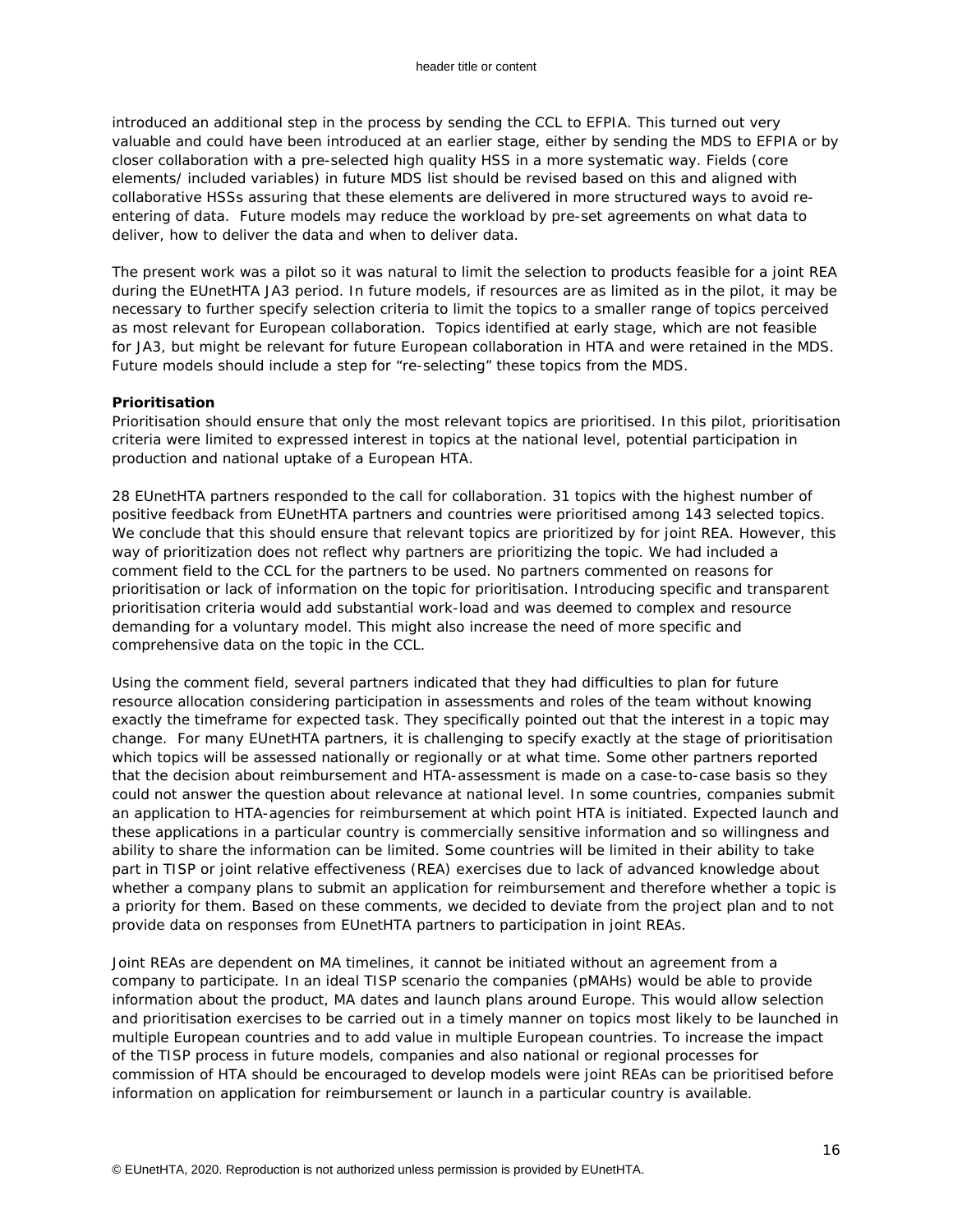# 6 Conclusions

A TISP process informing prioritisation of joint voluntary collaboration on REA of new pharmaceuticals is feasible by collaborative means. The workflow (from identification to publication of the EPL) can be conducted within approximately 3-4 months. It should be repeated at least twice a year to help timely identification of topics of broad interest to the HTA network members. The prerequisite for the process to be successful is the presence of a central acting secretariat and the commitment of network members to share data, commit to production and uptake. Resources needed, if repeating the process twice a year, correspond to at least 60 person days per year for the central acting secretariat. An improvement of the workflow would be to set up agreements with a pre-selected high quality HSS, pMAHs and EMA to specifically serve the purpose of the collaboration. This is probably not possible on a complete voluntary basis. The fields (core elements/ included variables) of future minimal datasets should be revised based on the experience of the pilot. Most importantly, the field expected launch should be replaced by a best guess on MA or submission to EMA. Furthermore, to reduce duplication of work, the fields should be more aligned with collaborative HSSs. For a TISP process to have substantial impact, members of the HTA network need to be able to engage in joint relative effectiveness assessments before knowledge on reimbursement applications or launch of a specific product in a specific country is available.

The EPL is currently actively used for acquisition activities by EUnetHTA, but more time is needed to conclude on the value of the TISP process as such.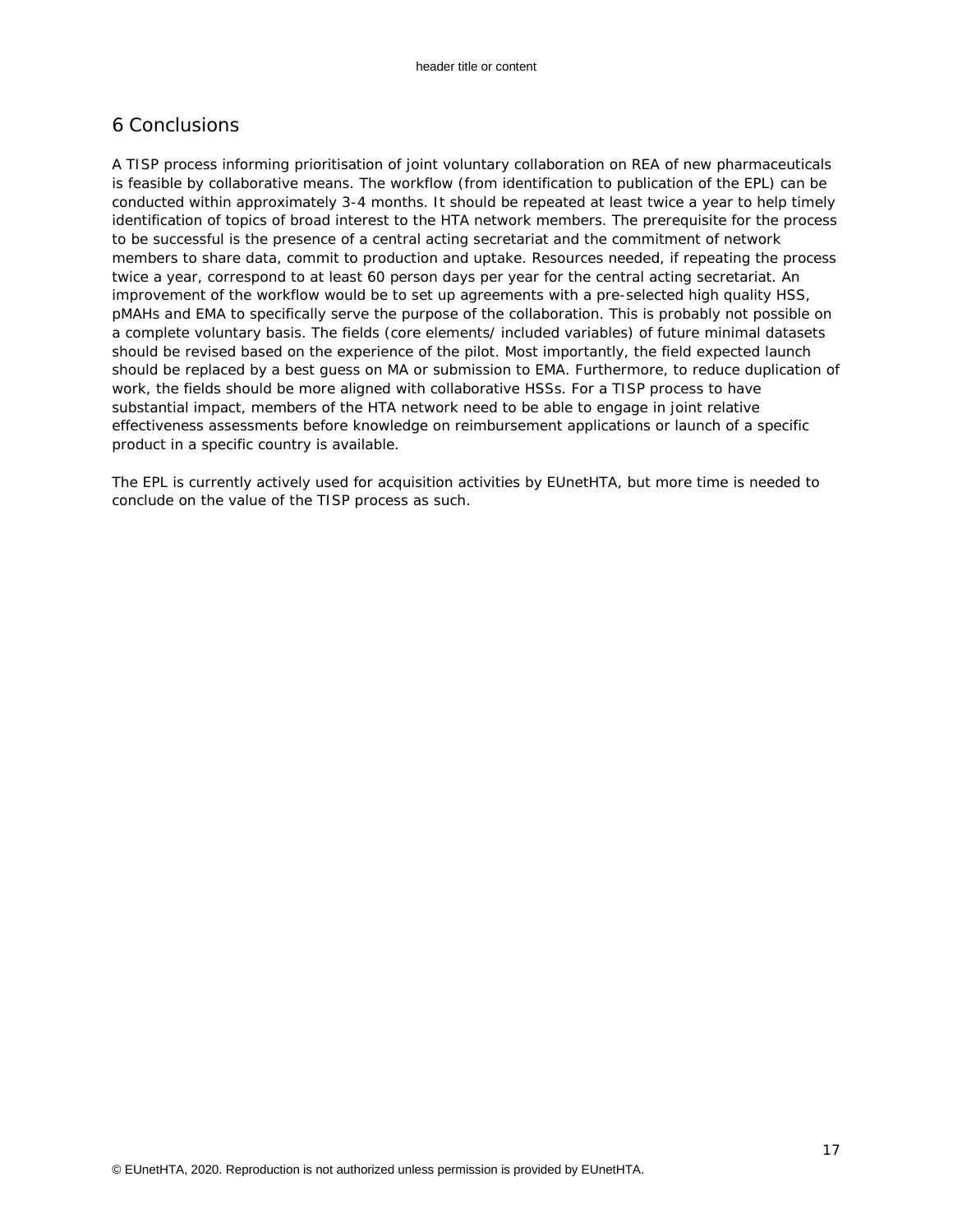# Appendices

## <span id="page-17-0"></span>**Appendix 1 Information fields of the Reports provided by EMA**

In the context of the pilot, the report covers all ongoing or recently concluded applications for marketing authorisation (MAA), Extension of indication (EoI) and Line extension (LE). The report was solely based on publicly available information however provides this is a single document for processing rather than numerous PDF files.

## MAA ongoing or concluded:

|             | ۰,<br>13 |                    |               |          |                        |                |                |
|-------------|----------|--------------------|---------------|----------|------------------------|----------------|----------------|
| Application | Orphan   |                    | Application   |          | Therapeutic Indication |                | <b>Outcome</b> |
| Number      | Drug     | <b>Product INN</b> | <b>Status</b> | MAA type | Summary                | <b>Outcome</b> | Date           |

## MAA 1st evaluation phase:

|               |             | 13     |               |          |                                   |
|---------------|-------------|--------|---------------|----------|-----------------------------------|
| Application   |             | Orphan | Application   |          |                                   |
| <b>Status</b> | Product INN | Drug   | <b>Number</b> | MAA type | Therapeutic Indication<br>Summary |

## Eol LE ongoing or concluded

| Application | Product | <b>Product</b> | <b>ATC</b> | Orphan | Application | Application | Submission | Application | MA            |         | Outcome |
|-------------|---------|----------------|------------|--------|-------------|-------------|------------|-------------|---------------|---------|---------|
| Status      | Name    | <b>INN</b>     | $Code*$    | Drug   | <b>VDe</b>  | Number      | Date       | Scope       | <b>Holder</b> | Outcome | Date    |
|             |         |                |            |        |             |             |            |             |               |         |         |

## Eol LE -1st evaluation phase

|         |             |            | Is     |             |               |                          |                  |
|---------|-------------|------------|--------|-------------|---------------|--------------------------|------------------|
| Product |             | <b>ATC</b> | Orphan | Application | Application   |                          |                  |
| Name    | Product INN | Code*      | Drug   | <b>Type</b> | <b>Number</b> | <b>Application Scope</b> | <b>MA Holder</b> |

In addition EMA provided a link to the [\(List of products granted eligibility to PRIME](https://www.ema.europa.eu/documents/report/list-products-granted-eligibility-prime_en-0.xlsx) and refer to the tab 'PRIME products (previous)') and an explanatory summary of Milestones and timelines of regulatory assessment procedures and current reporting mechanisms

\*ATC code not complete for all entries